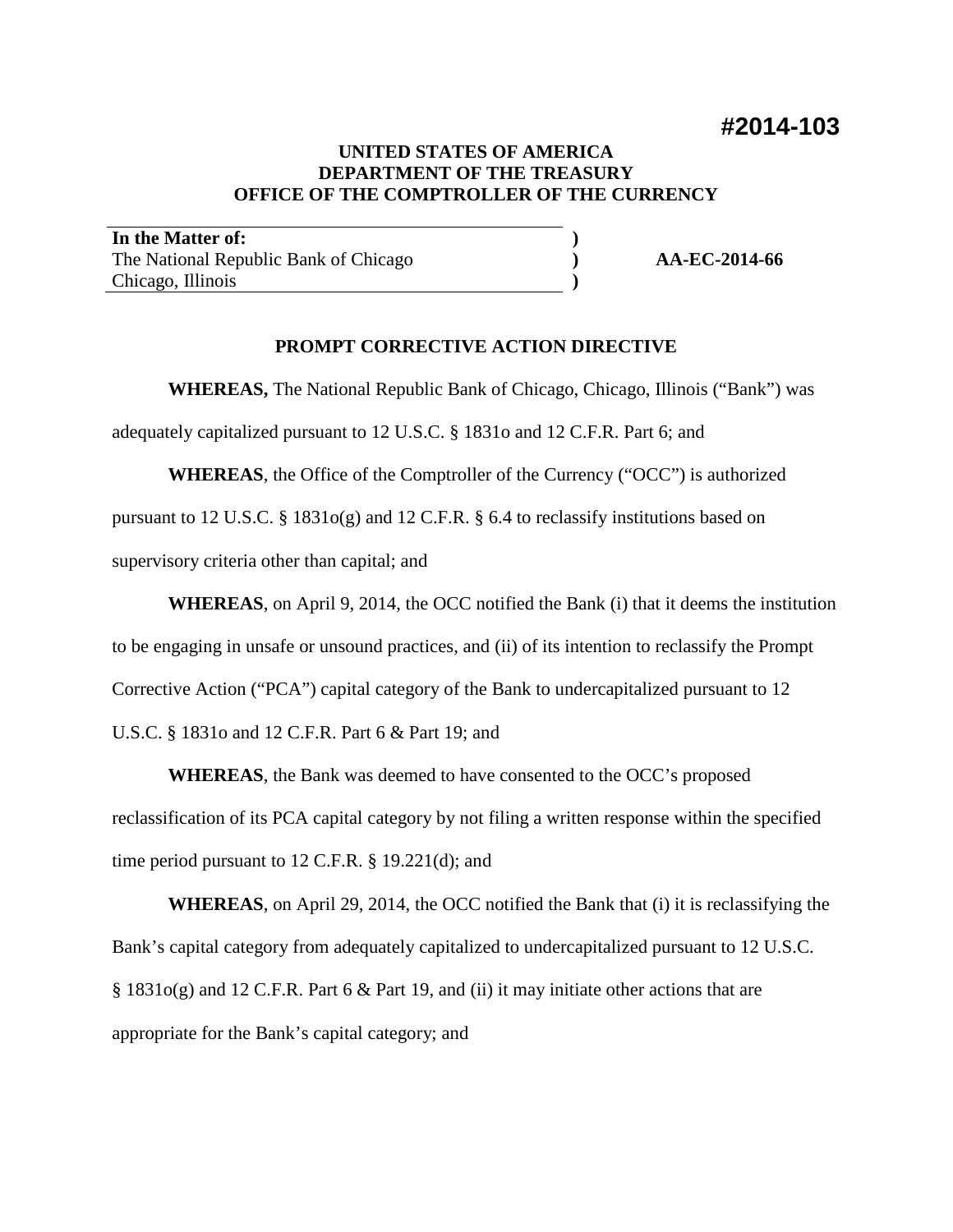**WHEREAS**, the OCC is authorized, pursuant to 12 U.S.C. § 1831o, to take certain supervisory actions against undercapitalized banks, including those available pursuant to 12 U.S.C. §  $1831o(e)(5)$  and  $(f)(2)$ ; and

**WHEREAS,** the Comptroller of the Currency ("Comptroller") finds it necessary in order to carry out the purpose of 12 U.S.C. § 1831o to issue this PCA Directive ("Directive") requiring the Bank to immediately follow proscriptions and take actions; and

**NOW THEREFORE,** pursuant to the authority in 12 U.S.C. § 1831o, the Comptroller hereby issues this Directive.

## **ARTICLE I**

### **JURISDICTION**

(1) The Bank is a national banking association chartered and examined by the Comptroller pursuant to the National Bank Act of 1864, as amended, 12 U.S.C. § 1, *et seq.*

(2) The OCC is the "appropriate Federal banking agency" regarding the Bank pursuant to 12 U.S.C. §§ 1813(q) and 1831o.

(3) The Bank is an "insured depository institution" within the meaning of 12 U.S.C. § 1831o.

(4) This Directive constitutes a final order under 12 U.S.C. § 1831o and is enforceable under 12 U.S.C. § 1818(i).

(5) A violation of this Directive constitutes a violation of a final order under 12 U.S.C. § 1831o and is subject to the assessment of civil money penalties under 12 U.S.C.  $§ 1818(i)(2).$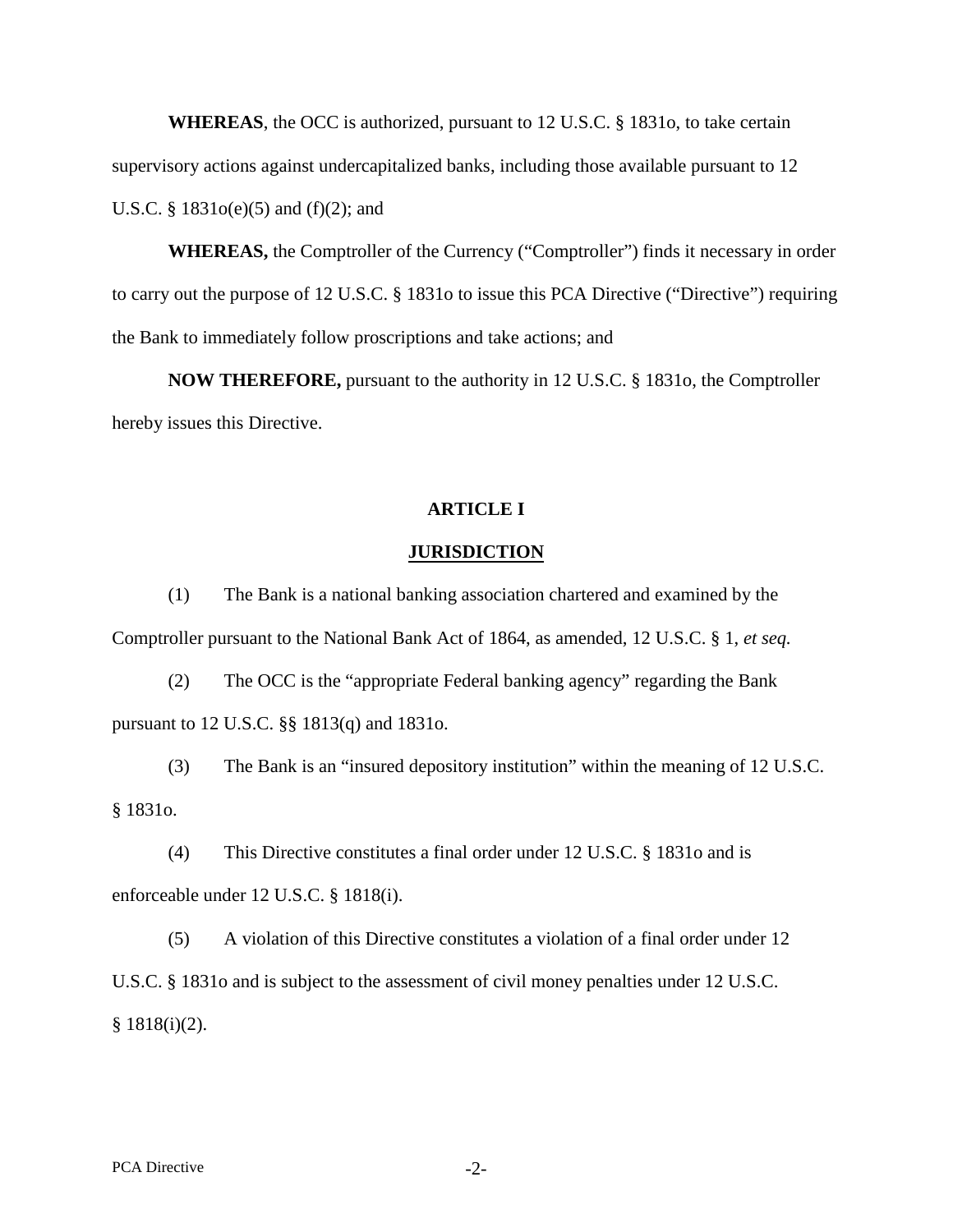### **ARTICLE II**

### **COMPLIANCE COMMITTEE**

(1) Effective immediately, the Bank's Compliance Committee appointed and maintained pursuant to Article I of the Consent Order issued pursuant to 12 U.S.C. § 1818 on August 31, 2013 ("2013 Order"), shall be responsible for monitoring and coordinating the Bank's adherence to the provisions of this Directive and the 2013 Order.

(2) Within ten (10) days of the date of this Directive, the Compliance Committee shall submit a written progress report to the Bank's Board of Directors ("Board") setting forth in detail its actions taken to ensure compliance with this Directive. This report shall be included in the Board minutes and a copy of the report shall be sent to the Director for Special Supervision ("Director").

(3) Thereafter, the Bank's Compliance Committee shall submit monthly written compliance reports to the Board, with a copy to the Director. These written compliance reports shall replace the quarterly Compliance Committee reporting required by paragraph (3) of Article I of the 2013 Order. Within ten (10) days of the end of each month, or within such other time period as the Director requires in writing, the Compliance Committee shall submit a written progress report to the Board setting forth in detail:

(a) a description of the actions to be taken to comply with each Article of this Directive and the unfulfilled requirements of the 2013 Order;

(b) the actions taken to comply with each Article of this Directive and the 2013 Order; and

(c) the results and status of those actions.

(4) The Board shall ensure that the Bank has sufficient processes, personnel, and control systems to effectively implement and adhere to all provisions of this Directive and the 2013 Order,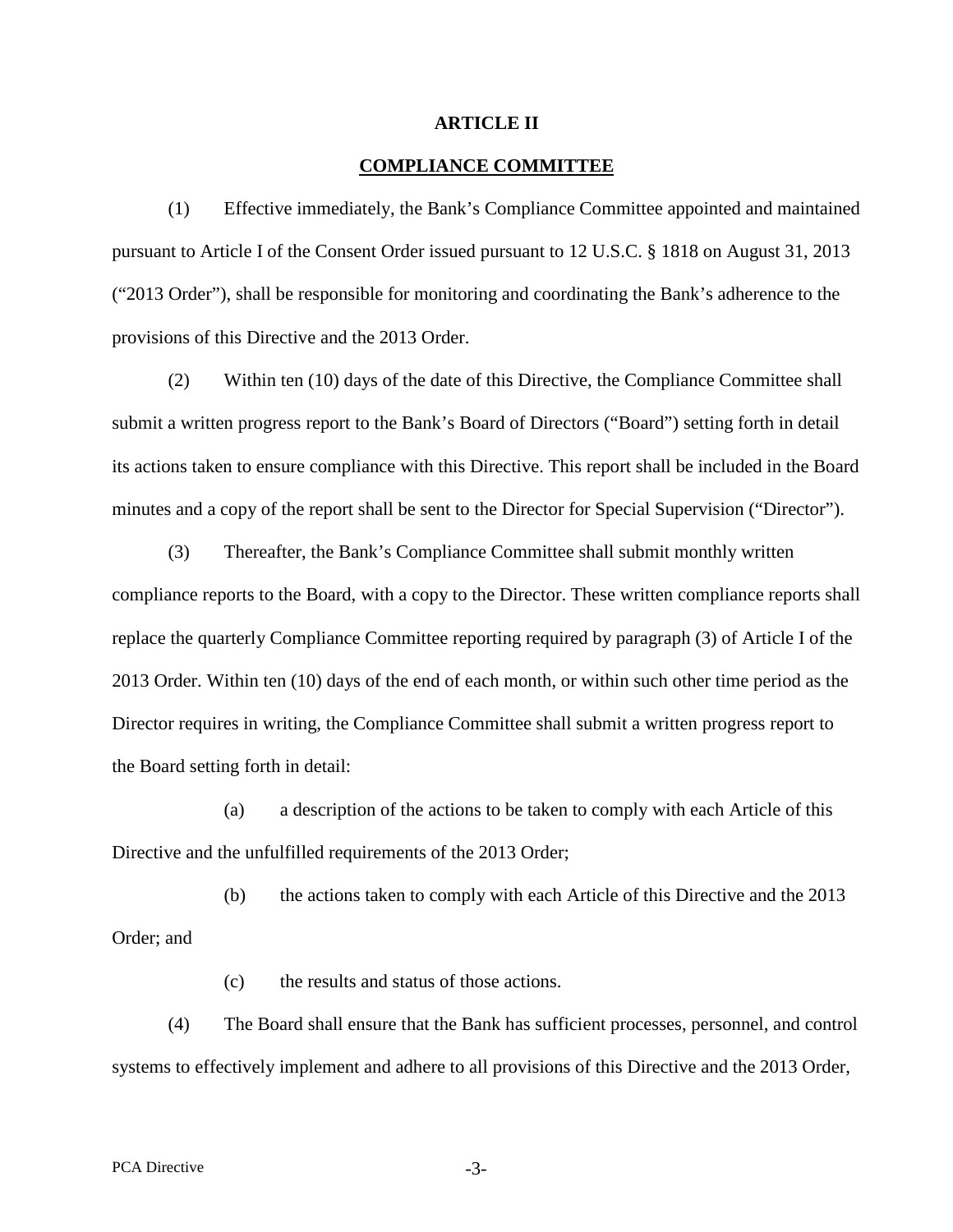and that Bank personnel have sufficient training and authority to execute their duties and responsibilities under this Directive and the 2013 Order.

(5) Nothing in this Directive diminishes the responsibility of the entire Board to comply with this Directive and the terms of the 2013 Order.

### **ARTICLE III**

#### **DISMISSAL OF CERTAIN SENIOR EXECUTIVE OFFICERS AND DIRECTORS**

(1) Pursuant to 12 U.S.C.  $\S 1831o(f)(2)$  and 12 C.F.R.  $\S 6.21(a)(2)$ , the Board shall immediately dismiss (i) Hiren Patel from any and all positions as a director and/or senior executive officer of the Bank, including the positions of Chief Executive Officer ("CEO"), Chairman of the Board, and/or director; and (ii) Edward Fitzgerald from any and all positions as a director and/or senior executive officer of the Bank, including the positions of President and/or director. For the purposes of this Directive, the term "senior executive officer" shall be defined by 12 U.S.C. §§ 1831o and 375b.

(2) Following the Board's dismissal of Mr. Patel and Mr. Fitzgerald, the Board shall ensure that Mr. Patel and Mr. Fitzgerald immediately relinquish all Bank-owned or Bank-issued property in their possession. The Board shall provide Mr. Patel and Mr. Fitzgerald twenty-four (24) hours to relinquish any Bank-owned or Bank-issued property currently located at any non-Bank location. Such Bank-owned or Bank-issued property may include, but is not limited to: vehicles and keys; keys to all Bank premises; credit cards; computers and disc drives; printers; fax machines; photocopiers; cell phones; audiovisual equipment; other electronic devices; supplies; and documents that are originals and/or copies of the Bank's books and records.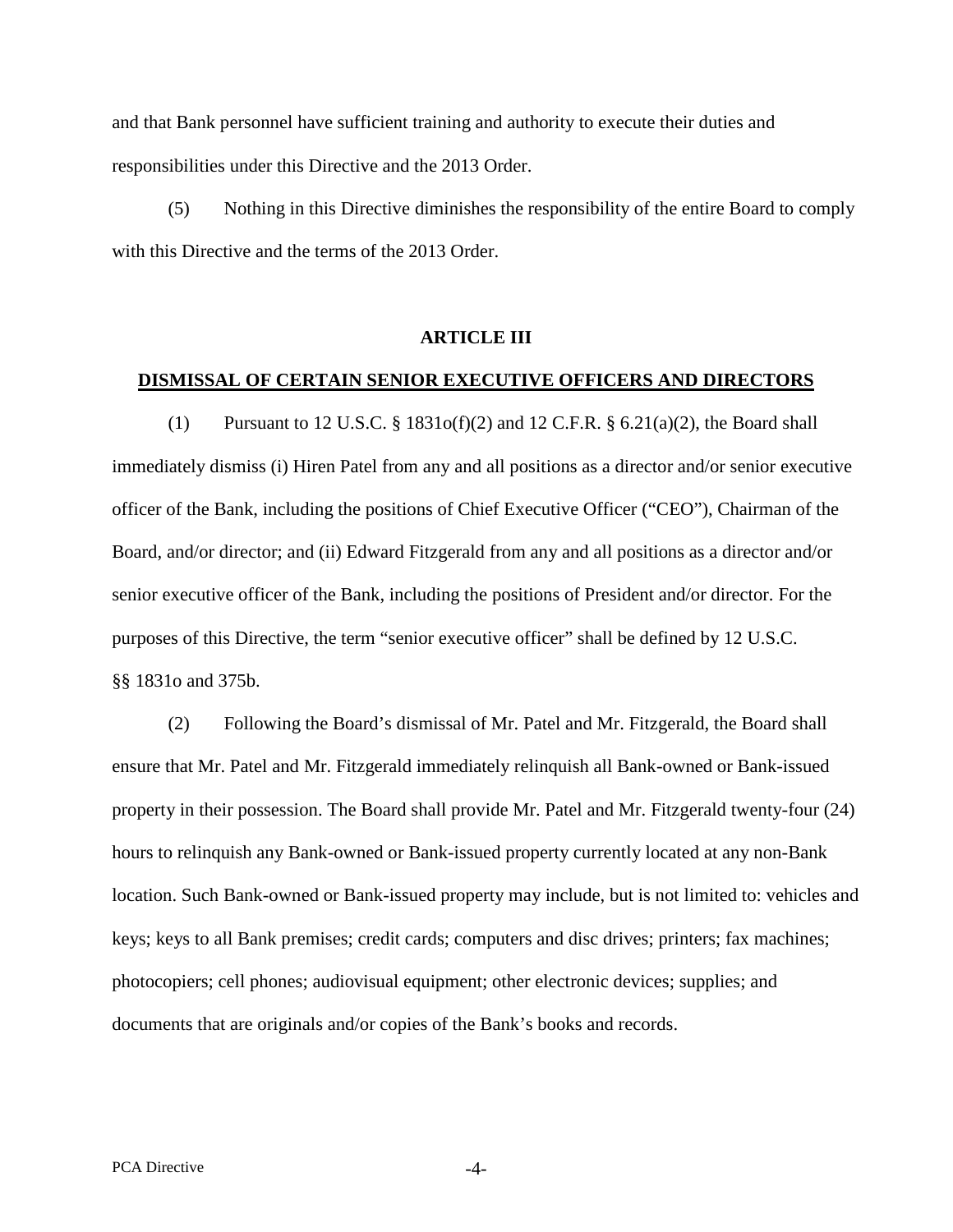(3) Immediately following the Board's dismissal of Mr. Patel and Mr. Fitzgerald, the Board also shall take immediate action to eliminate Mr. Patel's and Mr. Fitzgerald's access to Bank premises, data systems, books, and records, and to implement procedures to prevent Mr. Patel and Mr. Fitzgerald from removing Bank-owned or Bank-issued property. However, Mr. Patel and Mr. Fitzgerald may retain access to their personal Bank accounts to the same extent granted to other Bank customers.

(4) The Bank shall make no payments of any kind to, or on behalf of, Mr. Patel or Mr. Fitzgerald without the prior written determination of no supervisory objection from the Director. Any request for the Director's written determination of no supervisory objection shall be in writing and shall include a justification setting forth the basis for the determination that the Bank should be permitted to continue such benefit or make any payment.

(5) Pursuant to 12 U.S.C. § 1831o(f)(2)(J), the Bank shall not cause any indemnification payments to be made to, or on behalf of, Mr. Patel or Mr. Fitzgerald without obtaining the prior written determination of no supervisory objection from the Director. Any request for the Director's written determination of no supervisory objection shall include a legal opinion from independent counsel setting forth the basis under which such indemnification payments fully satisfy the requirements of 12 U.S.C. § 1828(k) and 12 C.F.R. Part 359.

(6) The requirements and restrictions on the Bank set forth in paragraphs (2) through (5) of this Article are applicable to the Bank with respect to all directors or officers dismissed by the Board, as well as directors or officers who resign or retire. The Board shall ensure that paragraphs (2) through (5) of this Article are followed with respect to each such dismissed, resigning, or retiring director or officer.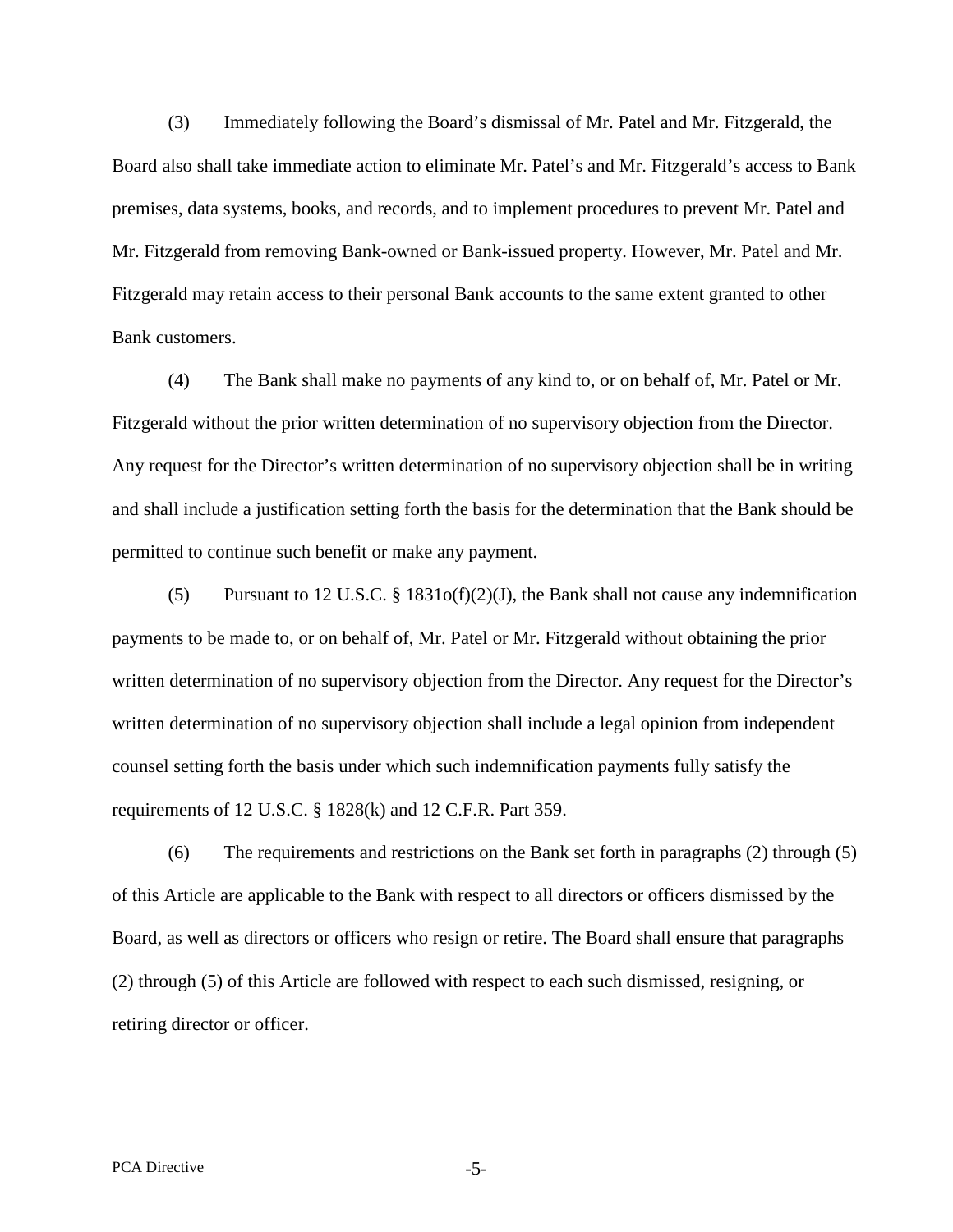#### **ARTICLE IV**

### **APPOINTMENT OF NEW CEO/PRESIDENT AND DIRECTOR**

(1) No later than September 2, 2014, the Bank shall appoint a qualified, capable, fulltime, and permanent CEO/President and director. Pursuant to 12 U.S.C. § 1831i and 12 C.F.R. § 5.51, the Bank must receive a written notice of intent not to disapprove from the OCC before appointing an individual as permanent CEO or President. Accordingly, no later than August 2, 2014, the Bank shall provide the OCC with the prior written notice required by 12 U.S.C. § 1831i and 12 C.F.R. § 5.51 to appoint a qualified, capable, full-time, and permanent CEO/President and director.

(2) No later than September 2, 2014, the Bank shall appoint at least one qualified and capable director with banking, finance, accounting, or legal expertise to serve on the Bank's Board. The director required by this paragraph is in addition to the director required by paragraph (1) of the Article. Pursuant to 12 U.S.C. § 1831i and 12 C.F.R. § 5.51, the Bank must receive a written notice of intent not to disapprove from the OCC before appointing an individual as director. Accordingly, no later than August 2, 2014, the Bank shall provide the OCC with the prior written notice required by 12 U.S.C. § 1831i and 12 C.F.R. § 5.51 to appoint a qualified and capable director.

(3) Prior to the appointment of any individual as director or senior executive officer of the Bank, the Board shall submit to the Director written notice as required by 12 C.F.R. § 5.51 and in accordance with the Comptroller's Licensing Manual.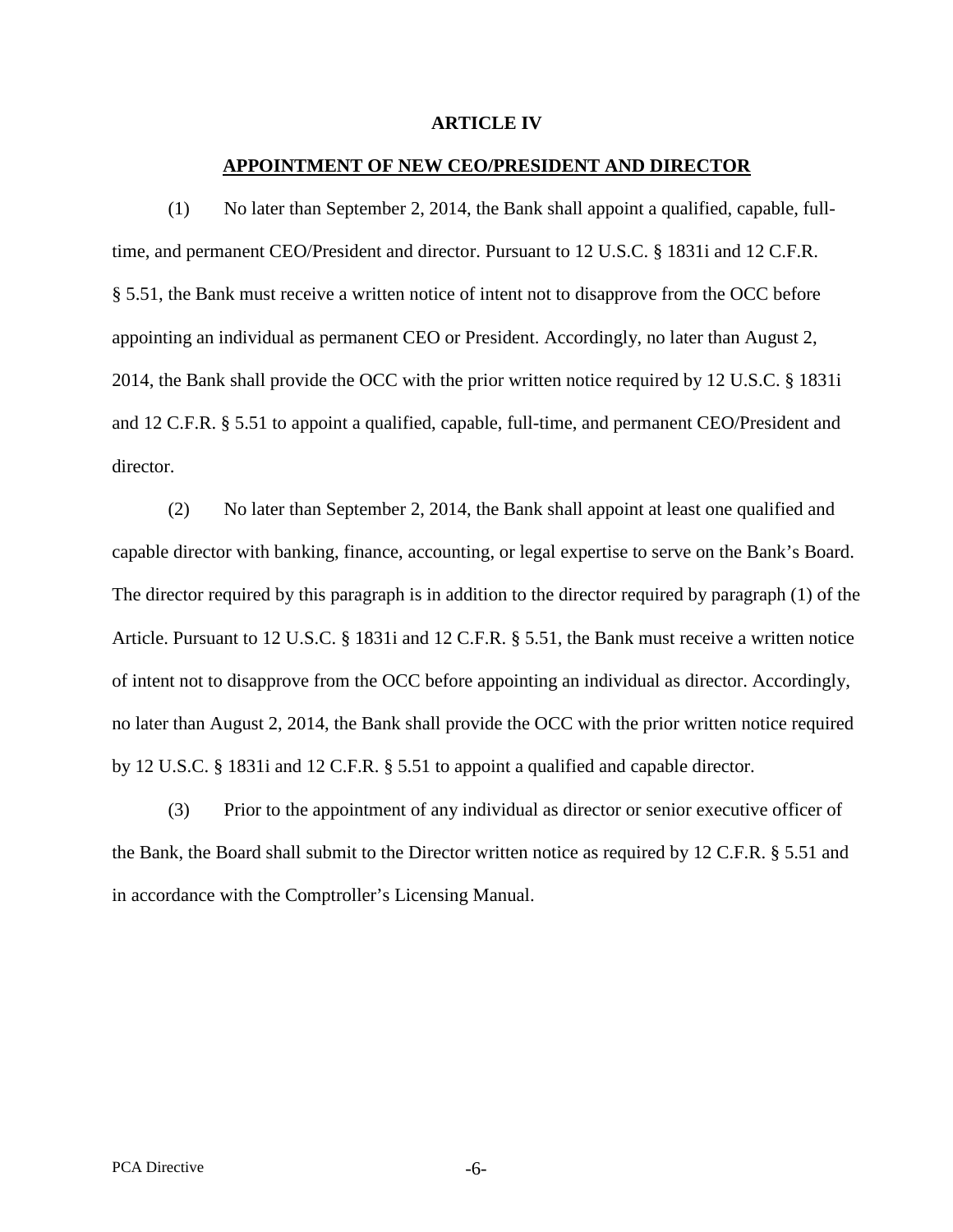#### **ARTICLE V**

### **CONTRACTS WITH FORMER OFFICERS OR DIRECTORS**

(1) The Bank shall not employ or enter into or renew any contracts or engagements with Mr. Patel or Mr. Fitzgerald, or any company affiliated with either Mr. Patel or Mr. Fitzgerald, without obtaining the prior written determination of no supervisory objection from the Director.

(2) Any request for the Director's written determination of no supervisory objection pursuant to paragraph (1) of the Article shall include:

(a) a description of the services to be performed, including a copy of the proposed contract or engagement;

(b) a description of the Bank's due diligence process for selecting either Mr. Patel or Mr. Fitzgerald, or any of their affiliated companies, as a contractor or service provider and the results of the due diligence review, including a description of why Mr. Patel or Mr. Fitzgerald or any of their affiliates was selected;

(c) a cost/benefit analysis for engaging either Mr. Patel or Mr. Fitzgerald, or any of their affiliated companies, as a contractor or service provider;

(d) a determination by the Board that the contract or engagement is being entered into at arm's length on terms and conditions fair and reasonable to the Bank, including the ability of the parties to perform under the contract or commitment; and

(e) a determination by the Board that the contract is in the best interests of the Bank.

(3) Following any determination of no supervisory objection granted by the Director, the Board must routinely monitor the performance of Mr. Patel, Mr. Fitzgerald, and any of their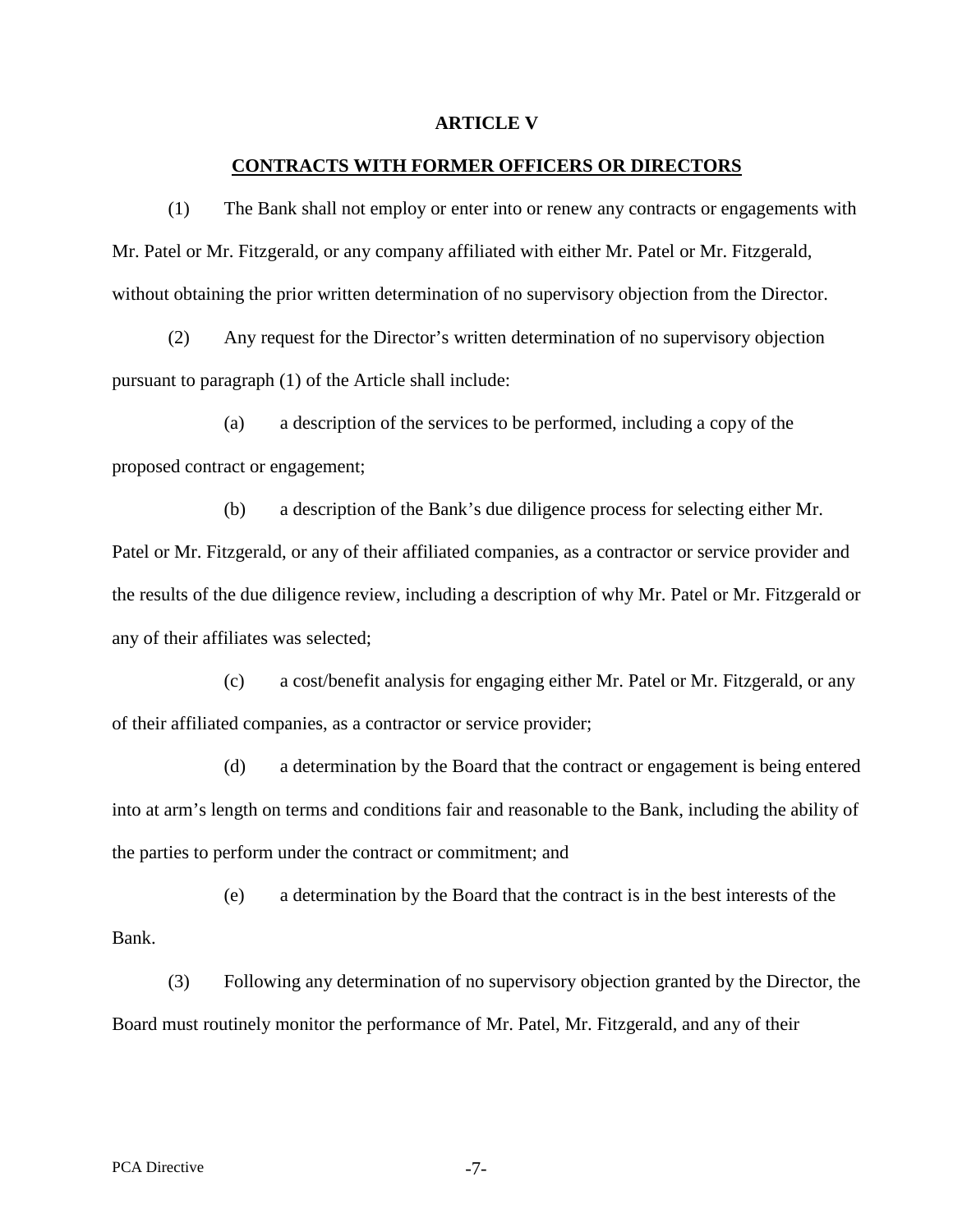affiliated companies to ensure that committed goods and services are received, and that they are in compliance with the written contract or engagement.

(4) For any former director or senior executive officer of the Bank who left that office within the sixty (60) days prior to the date of this Directive and is currently employed or retained by the Bank in any capacity, the Board shall within five (5) days of the date of this Directive submit a report to the Director that includes:

(a) a description of the individual's present and anticipated role, responsibilities, and authority;

(b) a description of the individual's compensation package;

(c) a copy of the individual's contract or engagement with the Bank;

(d) a description of the processes, personnel, and control systems the Board will utilize to ensure that the individual will not participate in major policymaking functions of the Bank; and

(e) a written certification from each director voting in favor of the individual's employment or retention that such employment or retention is in the best interests of the Bank;

(5) Nothing in paragraph (4) diminishes the responsibility of the entire Board to comply with paragraphs  $(1) - (3)$  of this Article.

## **ARTICLE VI**

### **PRESERVATION OF BOOKS AND RECORDS**

(1) The Board shall immediately ensure that all of the Bank's documents, books, and records are accurately maintained and preserved on the premises of the Bank and shall ensure that no Bank documents, books, or records are destroyed, altered, or removed from the Bank's premises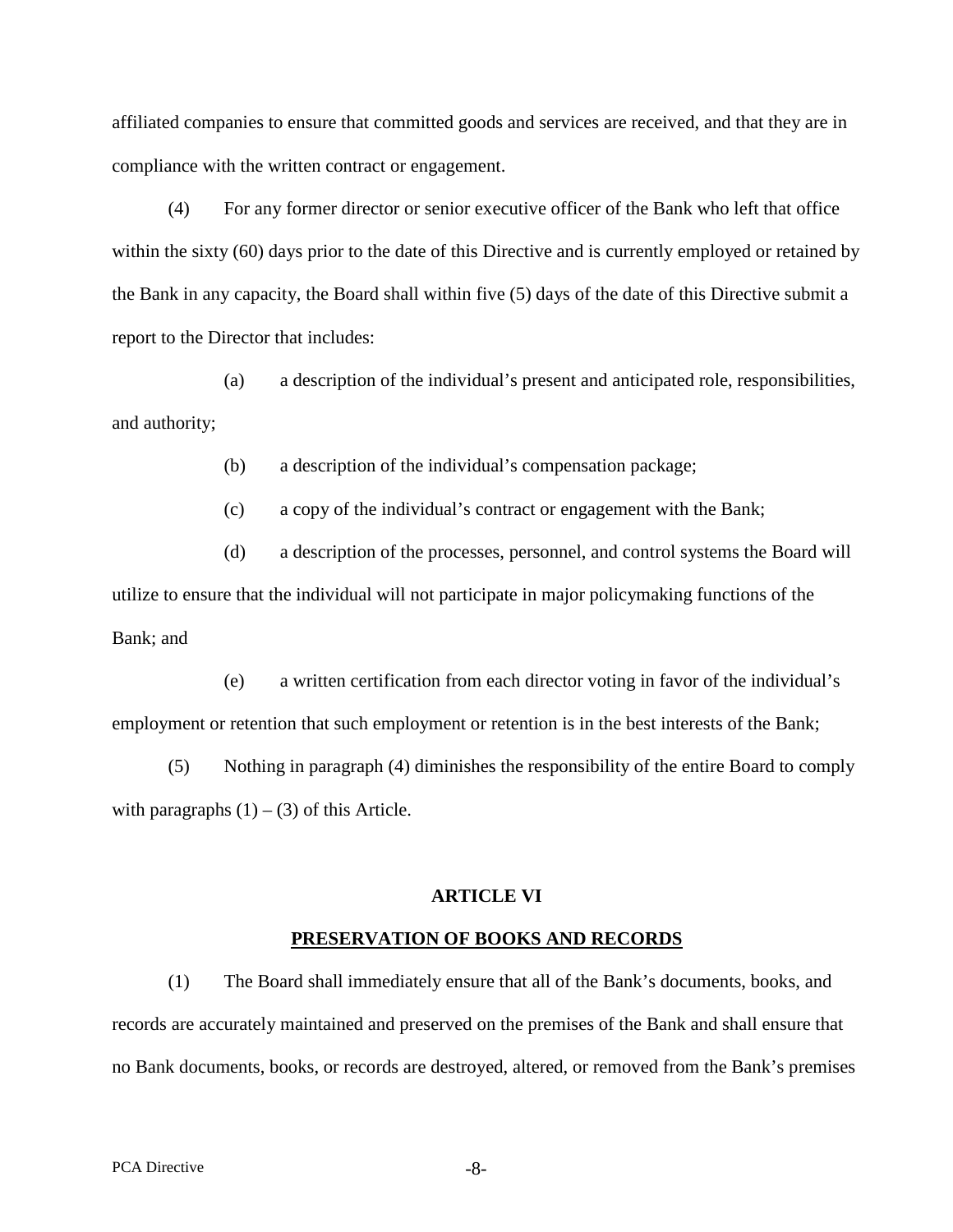until further written notice from the Director. However, such documents, books, and records may be altered and amended in the course of ordinary Bank business to accurately and timely record routine banking transactions, including but not limited to: taking and withdrawal of deposits, making loans, and receiving loan payments.

(2) For purposes of this Article, "documents, books, and records" shall have the broadest possible meaning reasonably imaginable and shall include, without limitation, paper and electronic records of all kinds, reports, notes, calendars, phone logs, electronic mail, voice mail, financial instruments, and tapes.

(3) The Board also shall take action to ensure that it maintains in its possession accurate and complete information concerning the books and records of any Bank affiliates or agents, and that such information is sufficient and adequate for the Bank to carry out its activities and monitor operations.

(4) The Board shall ensure that, within twenty-four (24) hours of the date of this Directive, all of the Bank's documents, books, records, and other property that are not currently maintained on the Bank's premises are returned to the Bank and thereafter maintained in accordance with paragraph (1) of this Article.

(5) The Bank shall not permit, and the Board shall ensure that, effective immediately, no Bank director, officer, employee, former director or officer or employee, agent, or independent contractor shall permit Mr. Patel or Mr. Fitzgerald access to any of the Bank's documents, books, or records, whether such documents, books, or records are located on the Bank's premises or are not currently maintained on the Bank's premises.

(6) The Bank shall provide OCC personnel with prompt and unrestricted access to the documents, books, records, directors, officers, and staff of the Bank. The Board also shall ensure all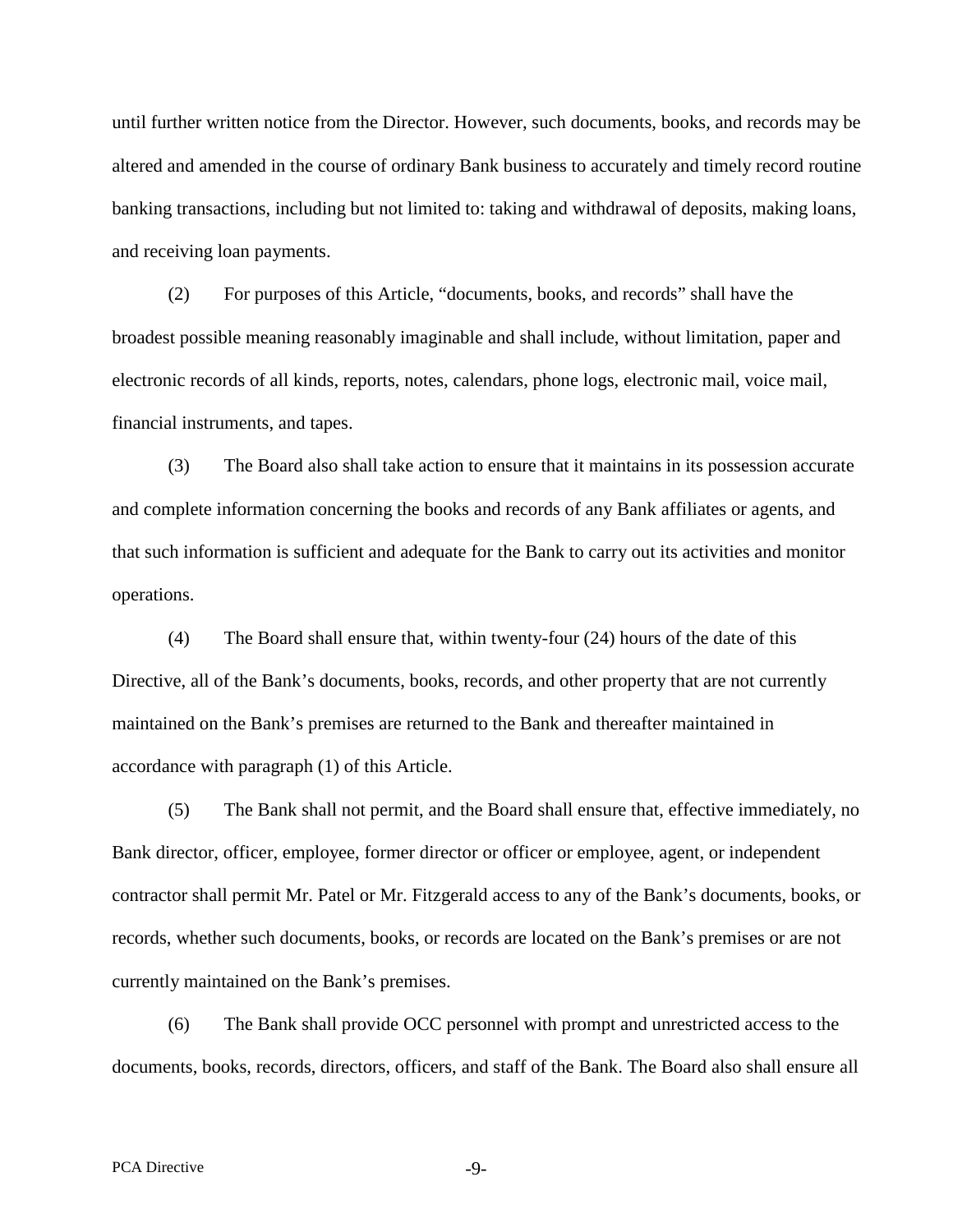agents and representatives of the Bank provide OCC personnel with prompt and complete access to the documents, books, and records of the Bank.

(7) The Bank shall provide full and complete details of the purpose of any transactions (i) by and between the Bank and any of its customers, (ii) by and between the Bank and any of its affiliates or subsidiaries, or (iii) by and between the Bank and any of its current or former directors, officers, employees, contractors, or agents, to OCC personnel upon inquiry.

(8) Effective immediately, the Bank and Board, directors, officers, and staff shall cease and desist from any action that directly or indirectly conceals transactions from the OCC, hinders or obstructs the OCC examination process, or constitutes the making of false entries or statements on any of the Bank's documents, books, or records.

### **ARTICLE VII**

### **COMPLIANCE WITH GENERALLY ACCEPTED ACCOUNTING PRINCIPLES**

(1) Effective immediately, the Board shall ensure the Bank's books and records are maintained in compliance with Generally Accepted Accounting Principles ("GAAP") and are consistent with safe and sound banking practices including, but not limited to, ensuring all assets are accounted for in accordance with GAAP and appropriate adjustments are made as required by any Reports of Examination.

#### **ARTICLE VIII**

### **CREDIT AND LENDING ADMINISTRATION PRACTICES**

(1) Effective immediately, the Bank shall not make, extend, renew, modify, or commit to make, extend, renew, or modify any loan or extension of credit, as defined in 12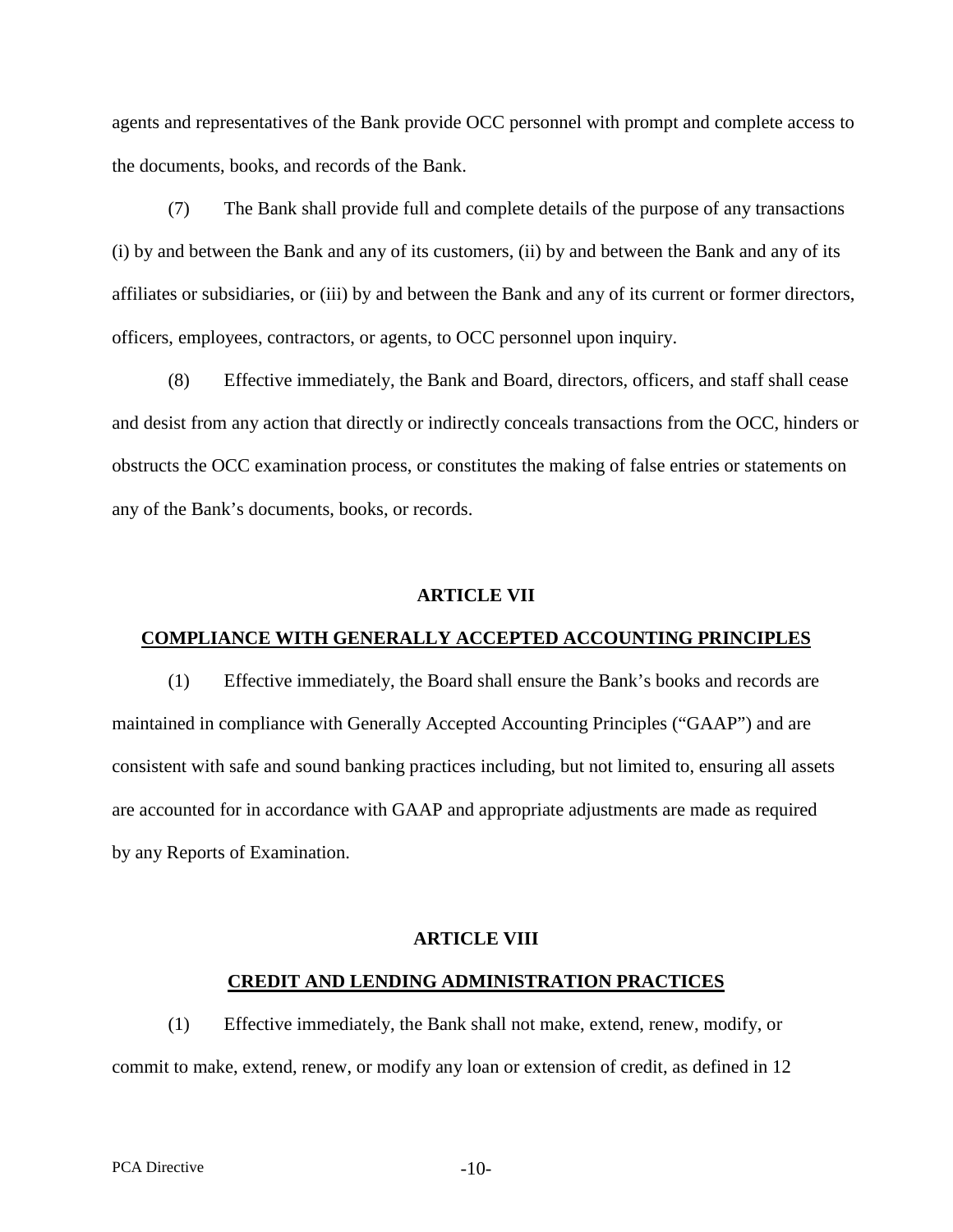C.F.R. § 32.2(q), including substitution of a new borrower on an existing loan or extension of credit, until the Board has documented its analysis of the transaction and each director voting in favor of the loan or extension of credit has individually certified in writing to the following:

(a) the loan or extension of credit is in the best interest of the Bank based on a comprehensive, current, and documented credit analysis;

(b) the loan or extension of credit complies with each applicable Article of the 2013 Order;

(c) the loan or extension of credit fully complies with all applicable requirements of the January 29, 2014 Board-approved lending policies and procedures;

(d) the loan or extension of credit complies with applicable law, regulation, regulatory guidance, GAAP, and other safe or sound lending practices; and

(e) the loan or extension of credit includes a feasibility study for any commercial construction lending.

(2) The analysis and certification required in paragraph (1) shall be made a part of the applicable meeting(s) of the Board, with a copy retained in the applicable borrower's credit file. The complete loan package, including the signature of each individual Board member on a Board resolution approving the loan or extension of credit, must be forwarded to the OCC within thirty (30) days of the Board meeting or date the Board took action on the loan or extension of credit.

(3) Effective immediately, the Bank shall not advance funds or increase loan commitments on any commercial construction or renovation loan or extension of credit until the Board has documented its analysis of the transaction and each director voting in favor of the loan or extension of credit has individually certified in writing to the following: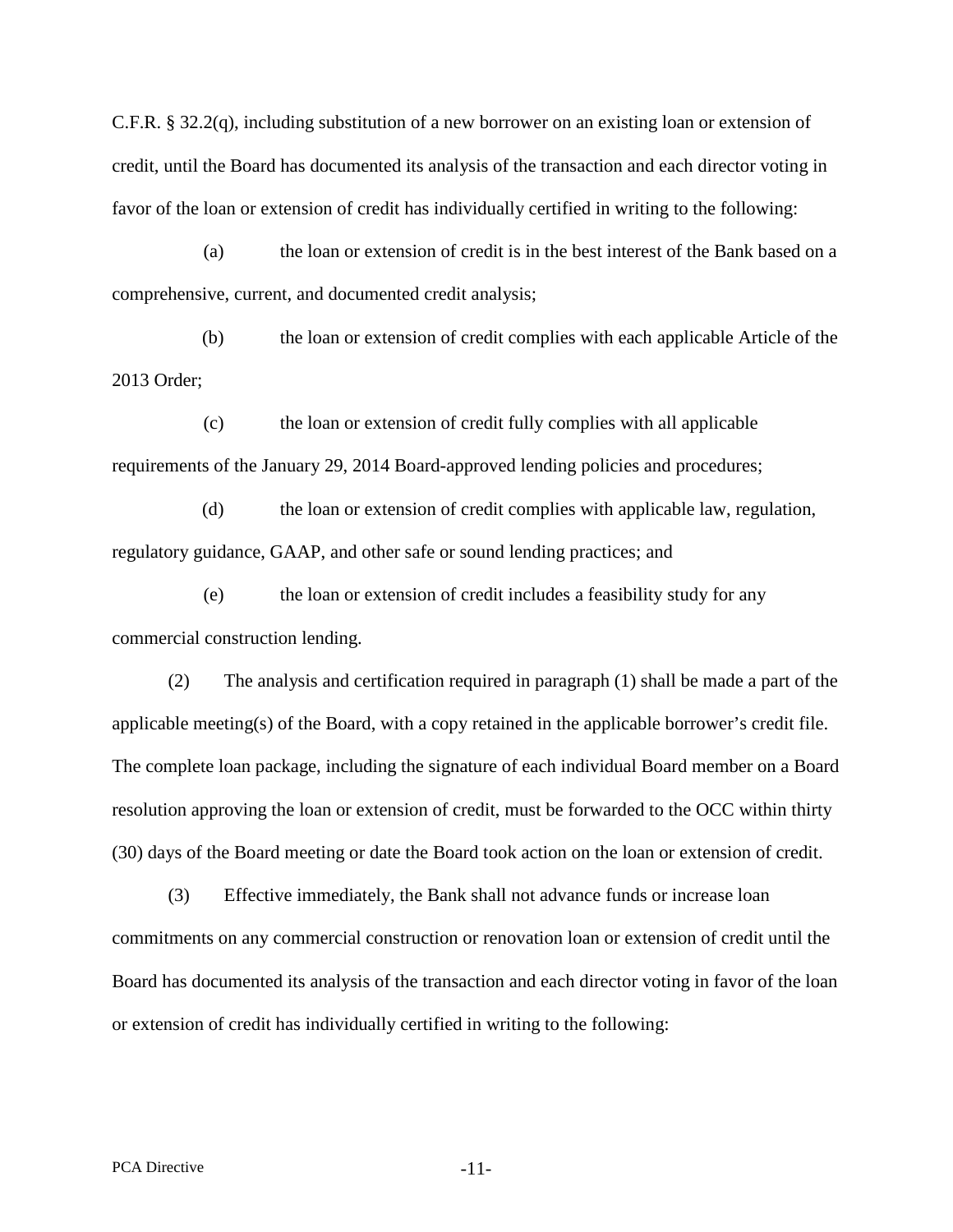(a) the advance of funds or increase in loan commitment is supported by written invoices, bills, or other appropriate documentation;

(b) the request for advance of funds or increase in loan commitment includes a written budget/variance report with a complete explanation of any variances;

(c) the advance of funds or increase in loan commitment is supported by a written independent inspection report including appropriate supporting documentation;

(d) the request for the advance of funds or increase in loan commitment includes the general contractor's sworn statement and/or a lien waiver from the appropriate vendor/contractor; and

(e) the request for the advance of funds or increase in loan commitment includes a documented updated title search or policy as applicable.

(4) The analysis and certifications required in paragraph (3) shall be made a part of the minutes of the applicable meeting(s) of the Board, with a copy retained in the applicable borrower's credit file. The complete package documenting the transaction, including the signature of each individual Board member on a Board resolution approving the request for advance of funds or increase in loan commitment, must be forwarded to the OCC within thirty (30) days of the Board meeting or date the Board took action on the advance of funds or increase in loan commitment.

(5) Effective immediately, the Bank shall not finance the sale of other real estate owned ("OREO"), as described in 12 C.F.R. § 34.81(e), until the Bank has developed comprehensive policies and procedures governing Bank financing of the sale of OREO and received the OCC's prior written determination of no supervisory objection to the proposed policies and procedures.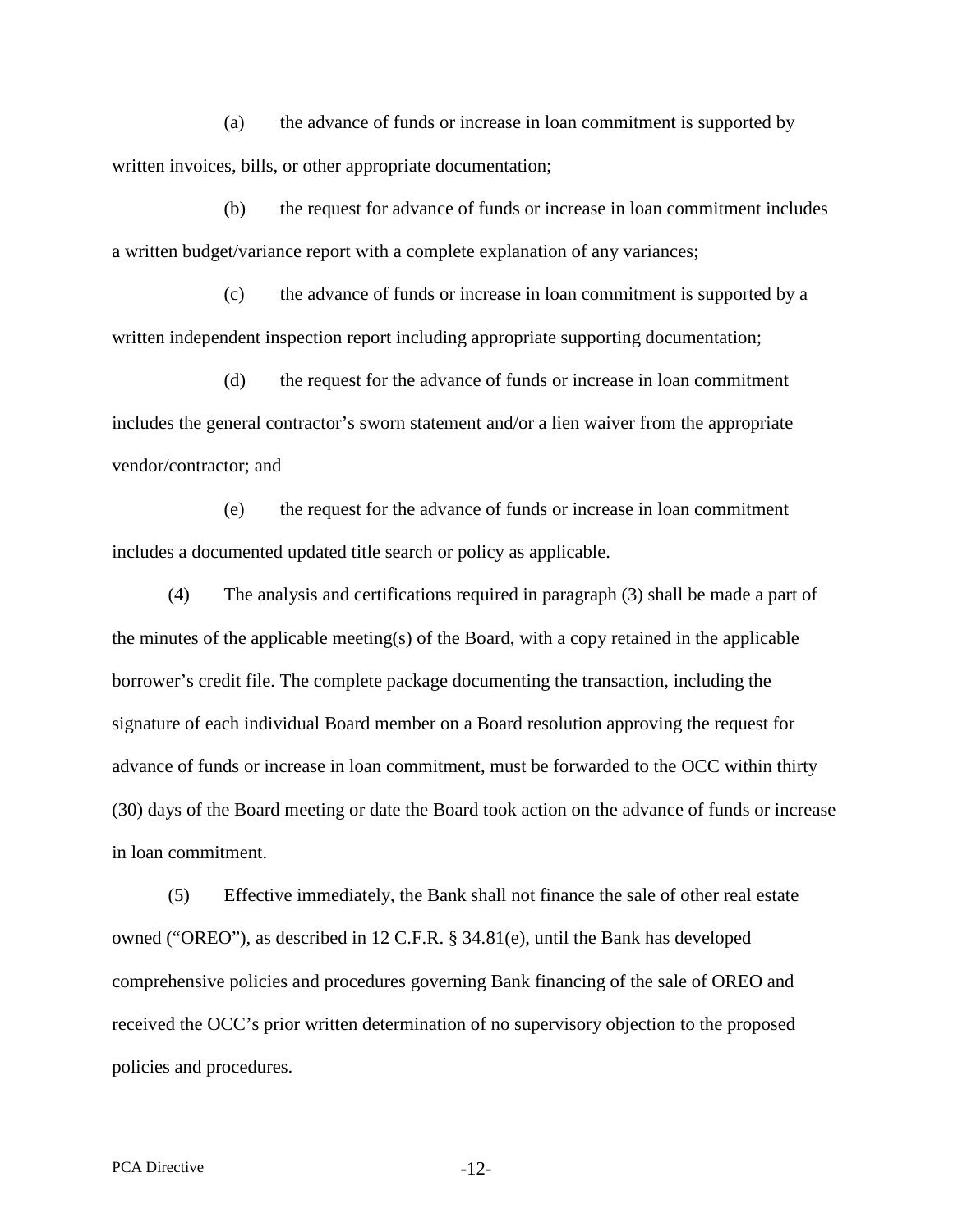(6) Effectively immediately, the Bank shall cease the following unsafe or unsound credit administration practices:

(a) repurchasing any participation in any problem loan outside of the contractual arrangement established in the participation loan agreement;

(b) repurchasing any participation in any loan that will result in a violation of the Bank's legal lending limit;

(c) disbursing construction loan proceeds or other undisbursed loan proceeds to permit the borrower to make contractually obligated interest or principal payments, payments for legal expenses, insurance premiums, real estate tax payments, or for any other purpose not in strict accordance with the contractual terms of the loan;

(d) using any loan escrow account to make interest or principal payments on the loan or for any other purpose not specifically designated by the terms of the loan escrow agreement; and

(e) accepting loan payments from Bank deposit accounts that are overdrawn either prior to, or as a result of, the loan payment.

(7) Effective immediately, the Bank shall not purchase high risk, complex structured investments (*e.g.* inverse floaters, range floaters, structured collateralized mortgage obligations). Further, the Bank must immediately divest of its current holdings in such high risk, complex structured investments unless the Bank receives the prior written determination of no supervisory objection from the Director to a particular security. Any request for the Director's written determination of no supervisory objection must be submitted within ten (10) days of the date of this Directive and shall include a written plan, with stop loss limits, to monitor and manage the risk of such high risk, complex structured investments.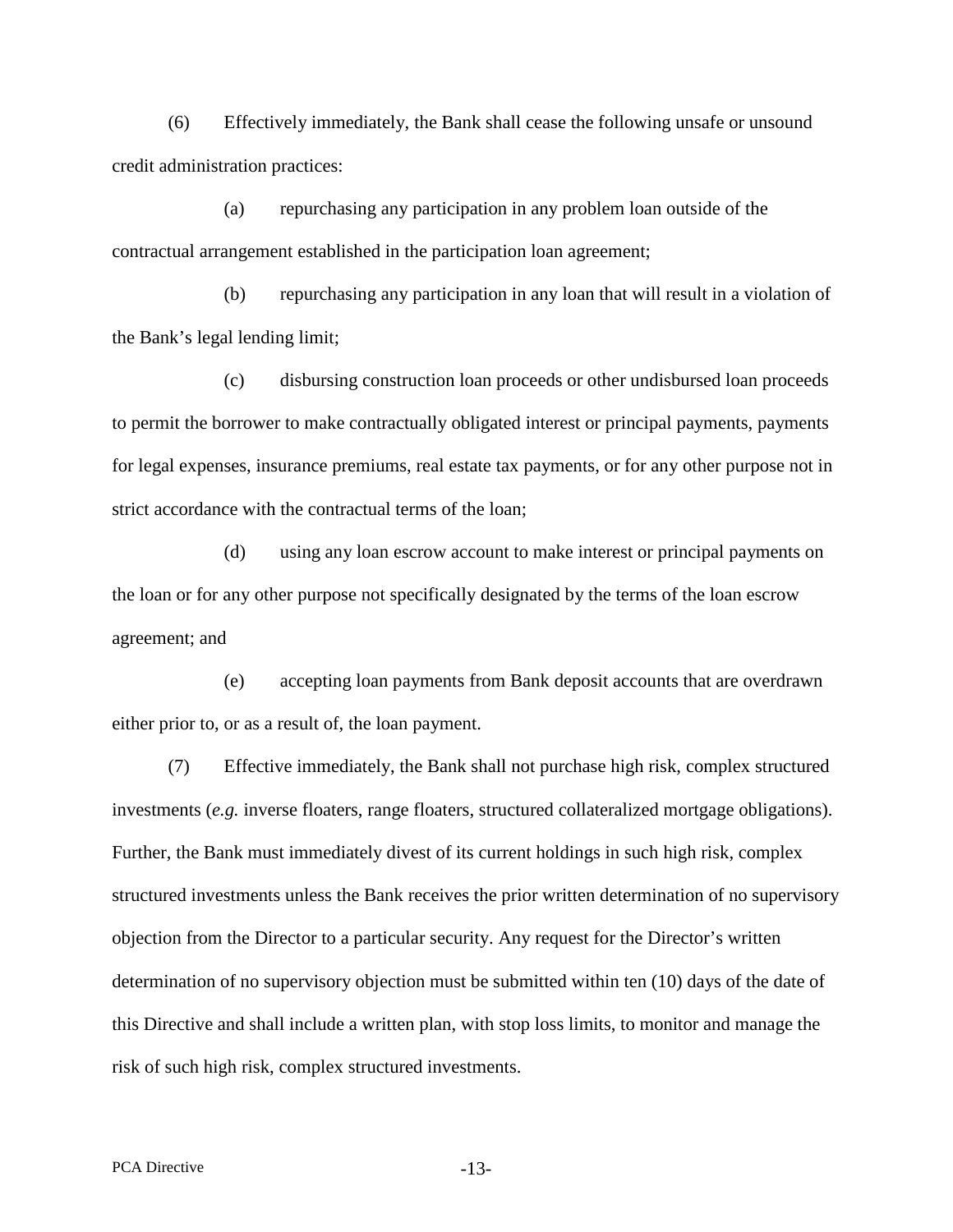### **ARTICLE IX**

### **OTHER ACTIONS REQUIRED**

(1) Immediately upon issuance of this Directive, the Bank shall not do any of the following without the prior written approval of the Board and the prior written determination of no supervisory objection of the Director:

(a) enter into any material transaction other than in the usual course of business, including any investment, expansion, acquisition, or other similar action;

(b) engage in the sale or transfer of any Bank asset or pool of assets exceeding a fair market value of two hundred fifty thousand dollars (\$250,000). Any asset sale or transfer less than \$250,000 should be reported to the Director immediately after the sale;

(c) transfer any asset to a current or former institution-affiliated party, as defined by 12 U.S.C. § 1813(u), a current or former institution-affiliated party's related interests, including any family member, or to an affiliate, as defined by 12 U.S.C. § 371c, or to its holding company or other affiliated party or person;

(d) amend the Bank's charter or bylaws, except to the extent necessary to carry out any other requirement of law, regulation, or order;

(e) increase compensation or other payments, including bonuses, to the Bank's employees, agents, or independent contractors;

(f) make any change in accounting methods;

(g) enter into any new product or service, or undertake a significant expansion of any existing product or service; and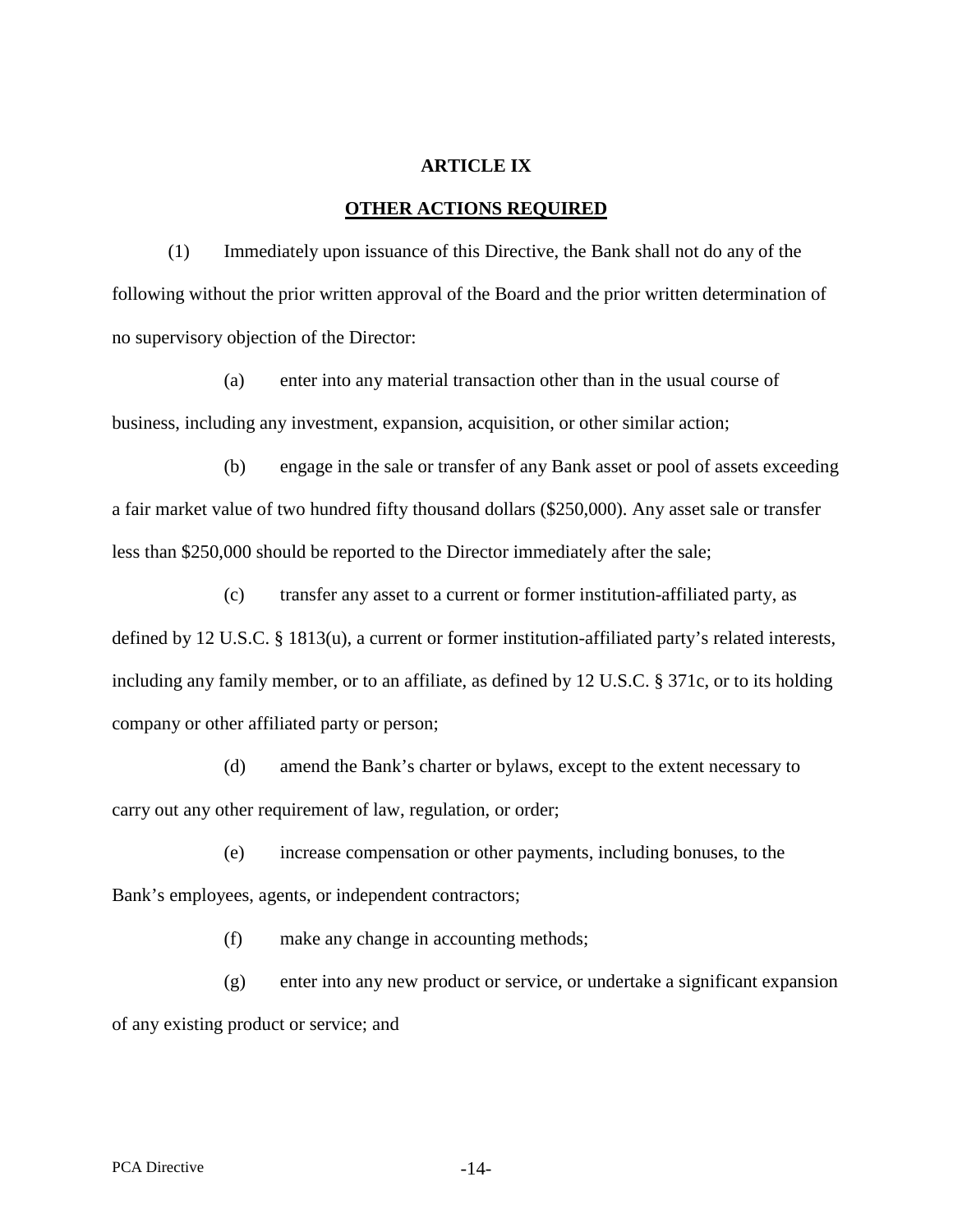(h) engage in any transaction for the transfer of funds, the extension of credit, the acceptance or transference of risk, and/or the conferring of another type of benefit, directly or indirectly, involving any Bank affiliates, as defined in 12 U.S.C. § 371c, or current or former Bank directors, shareholders, senior executive officers, or their respective family members.

(2) The Bank shall cooperate fully with the efforts of the Federal Deposit Insurance Corporation ("FDIC") to avoid a loss or otherwise minimize exposure to the Deposit Insurance Fund. Such cooperation includes, but is not limited to, responding to requests for information, providing full access to personnel, agents, and service providers, accommodating on-site visits, and permitting the FDIC to provide otherwise confidential information to third parties to facilitate the liquidation or other resolution of the Bank in anticipation of the possible appointment of the FDIC as conservator, receiver, or other legal custodian.

### **ARTICLE X**

#### **CLOSING**

(1) The provisions of this Directive supplement and, unless otherwise stated in this Directive, do not replace the requirements of the 2013 Order.

(2) This Directive is enforceable under 12 U.S.C. § 1818(i). Each provision of this Directive shall be binding upon the Bank, its subsidiaries, its current or former directors, officers, employees, agents, successors, assigns, and other persons participating in the affairs of the Bank or its subsidiaries.

(3) Although the Bank is required to submit certain proposed actions and programs for the review and prior written determination of no supervisory objection of the Director, the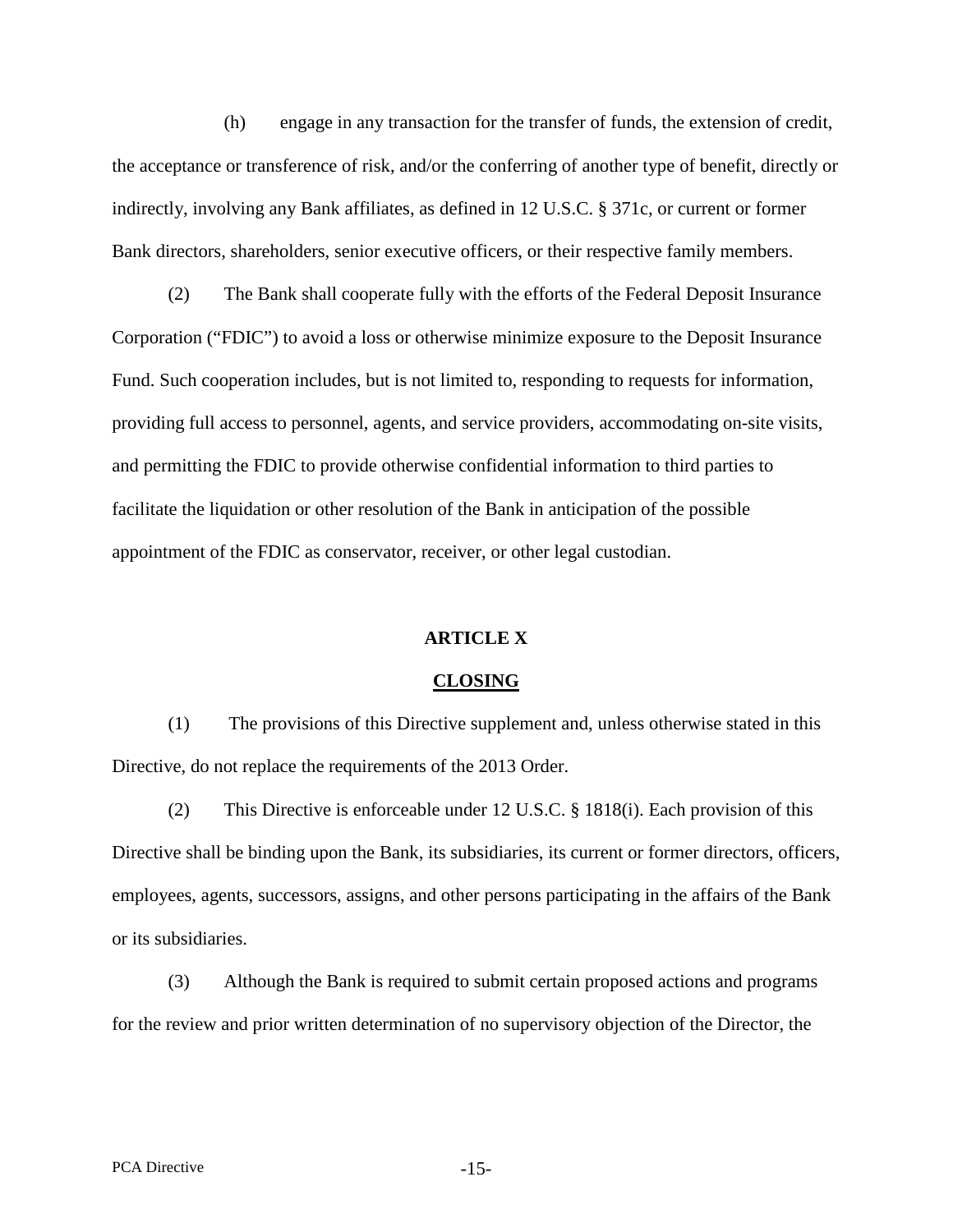Board has the ultimate responsibility for proper and sound management of the Bank and the completeness and accuracy of the Bank's books and records.

(4) In each instance in this Directive in which the Board or a Board committee is required to ensure adherence to and undertake to perform certain obligations of the Bank, including the obligation to implement plans, policies or other actions, it is intended to mean that the Board or Board committee shall:

(a) authorize and adopt such actions on behalf of the Bank as may be necessary for the Bank to perform its obligations and undertakings under the terms of this Directive:

(b) require the timely reporting by Bank management of such actions directed by the Board to be taken under the terms of this Directive;

(c) follow-up on any non-compliance with such actions in a timely and appropriate manner; and

(d) require corrective action be taken in a timely manner on any noncompliance with such actions.

(5) Any time limitations imposed by this Directive shall begin to run from the date of this Directive. Calculation of time limitations for compliance with the terms of this Directive shall be based on calendar days, unless otherwise noted. Time limitations may be extended in writing by the Director for good cause upon written application by the Board. Such application shall include a statement setting forth in detail the special circumstances that prevent the Bank from complying with the Directive within the required timeframe, and be accompanied by relevant supporting documentation and any other facts upon which the Bank relies. The Director's decision concerning a request is final and not subject to further review.